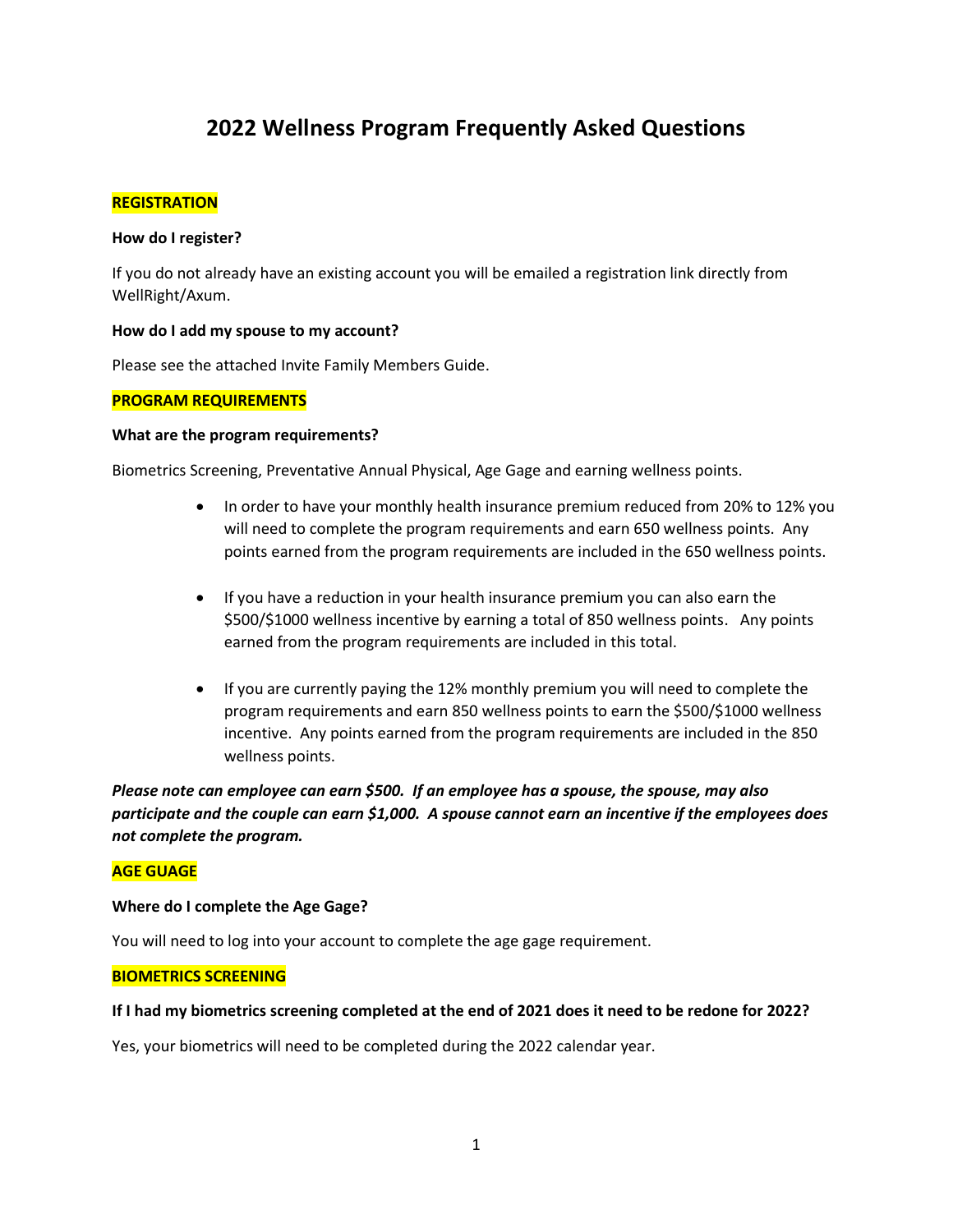# **Will there be biometrics testing on-site?**

Yes, our on-site biometrics schedule is listed below. Sign-up information will be coming in early January 2022.

| Date                         | <b>Location</b>              | <b>Time</b>    |
|------------------------------|------------------------------|----------------|
| Thursday, February 3, 2022   | Lasata                       | 6:30am-10:30am |
| Friday, February 4, 2022     | <b>Administration Center</b> | 6:30am-10:30am |
| Saturday, February 5, 2022   | <b>Justice Center</b>        | 7:00am-11:00am |
| Monday, February 7, 2022     | <b>Justice Center</b>        | 6:30am-10:30am |
| Tuesday, February 8, 2022    | <b>Administration Center</b> | 6:30am-10:30am |
| Wednesday, February 9, 2022  | <b>Administration Center</b> | 6:30am-10:30am |
| Thursday, Febraury 10, 2022  | <b>Justice Center</b>        | 6:30am-10:30am |
| Tuesday, Februray 15, 2022   | Lasata                       | 6:30am-10:30am |
| Wednesday, February 16, 2022 | Highway                      | 6:30am-11:15am |

## **When will my biometric results appear in my account if I complete them onsite?**

They should appear within one to two weeks after all the on-site biometric screenings have been completed.

## **Where can I see the results of my biometric screening?**

Once you login to your account, go under the assessment tab/ select health profile your results will appear.

# **What happens if I am unable to have my biometrics completed onsite?**

You could either make an appointment with your physician or Elizabeth Merry at the Aurora Group Health Trust Clinic and bring the Biometric Screening form with you to your appointment for them to complete. Once the form is completed it can be uploaded to your account.

# **What happens if I fail four (4) or more of the biometrics thresholds?**

You will be required to complete the wellness coaching module with Elizabeth Merry at the Aurora Group Health Trust Clinic.

### **PREVENTATIVE PHYSICAL**

# **If I had my annual preventative physical completed at the end of the 2021 calendar year will I need to have it completed again in 2022?**

In order to meet the program requirements, you will need to have a preventative annual exam completed in 2022. Our health insurance covers one preventative annual exam per calendar year. You can schedule your preventative annual exam with your primary care provider or Elizabeth Merry at the Aurora Group Health Trust clinic. She can complete your annual exam as long as you do not require a pap-smear or a prostate exam.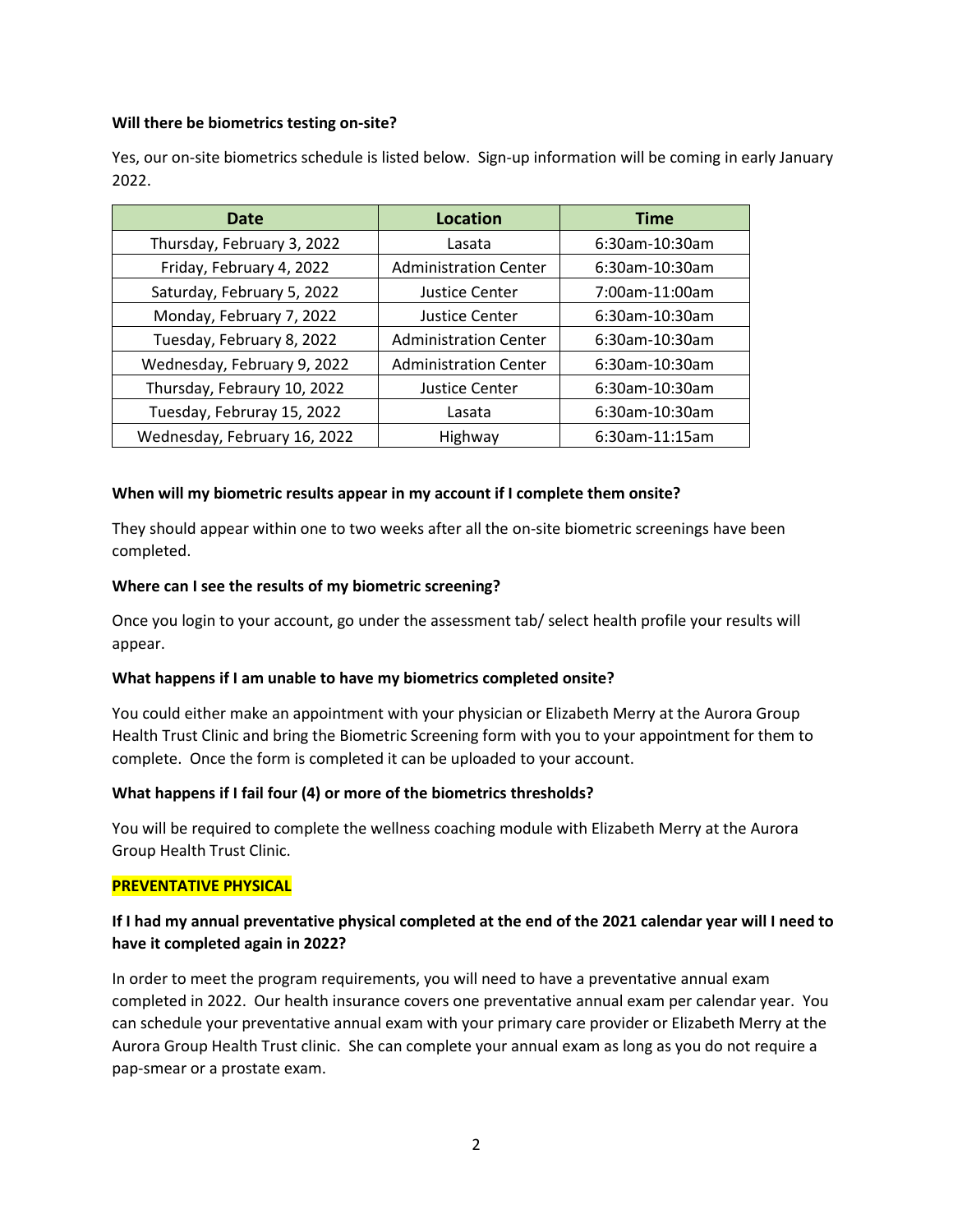### **HEALTH INSURANCE PREMIUM CHANGE**

# **What are the requirements that I need to complete so my monthly health insurance premium will be reduced from 20% to 12%?**

You will need to complete the program requirements (biometric screening, preventative annual physical, age gage) and earn 650 Wellness Points. Any points earned from the program requirements are included in the 650 points.

# **If I am enrolled in the employee + spouse plan or the family plan will both myself and my spouse need to complete the program requirements in order to have the monthly premium reduced?**

No, only the employee needs to complete the wellness program.

# **Will I be notified once I am eligible for my health insurance monthly premium to be reduced?**

Yes, you will receive an email from Human Resources indicating when your insurance premium will be reduced.

# **If I am currently paying the 20% and have completed the all the program requirements when will I see my premiums be changed to the 12% premium?**

Effective January 1, 2022, if a participant is paying 20%, they shall be moved to 12% upon completion of a current year's wellness program on the following payroll deduction, if program completion is confirmed by the Human Resources Department by the Monday before the first payroll date of the month, if not confirmed by then the change to 12% will be effective the following month. (i.e. a 20%er can move to 12% at any time during the year if they complete the wellness program)

### **What if I do not want to participate in the 2022 Wellness Program?**

Effective January 1, 2023, for all participants regardless of hire date, Ozaukee County shall pay 88% if the participant completes the County's wellness program in the prior year, and 80% for those who did not complete the program in the prior year. The wellness program must be completed on an annual basis for the participant to continue receiving an 88% contribution from Ozaukee County in the next year.

# **FORMS**

# **Where can I find the necessary forms that I need to bring to the doctor's office?**

They are located at the top of your on-line portal and can also be found on our website.

### **What if I forgot to bring my form to the doctor's office?**

You can take a picture of your "Explanation of Benefits" from your benefits packet and upload it to your account.

# **When can I submit documentation?**